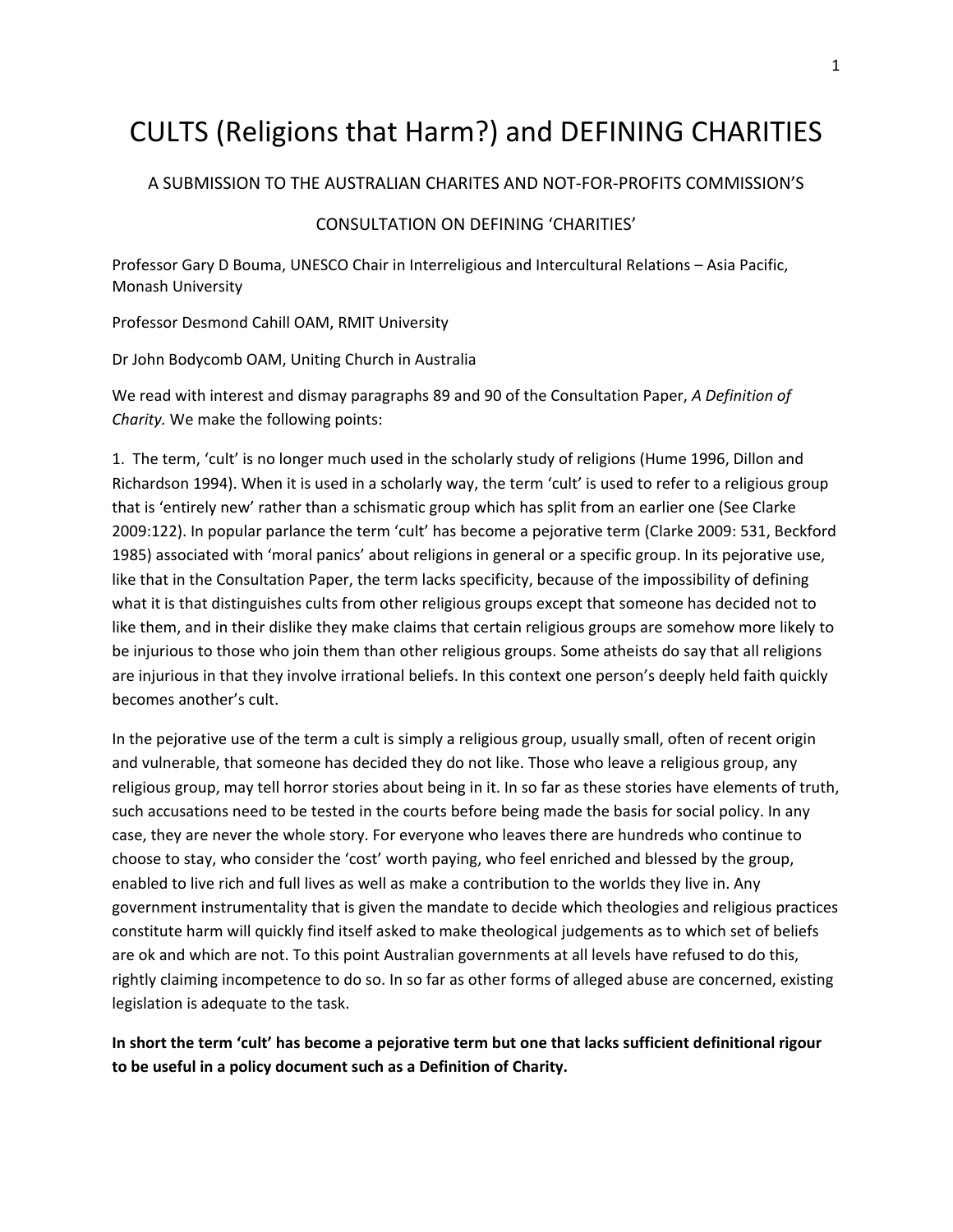2. The term 'cult' is also used by those who seek to make certain religious groups illegal. The target groups are usually but not always new to a society (Richardson 2001, 2004). Here the argument is that cults harm their members. Beckford (1985) and Richardson (2004) provide global and local information about these anti-cult activities, their sponsors, and their strategies. While the term 'brainwashing' was once used to describe practices that people did not like in some new religious movements (NRMs is the accepted scholarly term for small, recently founded religious groups), the concept of 'brainwashing' has been thoroughly discredited (Anthony 1990, Richardson 1995, 1999, Richardson and Introvigne 2001). No cases of brainwashing have been documented, and claims made by some to have been brainwashed have been dismissed as attempts by those who joined a group and then left it to explain their joining (Barker 1984).

The French have invented the charge of 'mental manipulation' to challenge the rights of some groups to exist (Beckford 1985: 265). This is about as problematic as 'brainwashing'. Does 'mental manipulation' include the efforts of psychiatrists, counsellors, the efforts of Evangelical Christian to turn gays into heterosexuals, parents raising their children to believe (or for that matter, not to believe), or any training to be a member of a religious, political, or social service group. What about the 'deprogramming' efforts of cult busters? The European Court of Human Rights has rejected several of the French attempts to legislate against certain religious groups because of the discriminatory nature of the legislation – that is the inability to establish clear and agreed criteria by which to distinguish cults from other religious groups.

Consider for a moment a challenge to permitting a Buddhist group charitable status because since it does not believe in God and does not subscribe to that set of beliefs deemed necessary by a particular Christian group to achieve salvation, it is causing eternal damage to the souls of those who follow it or are attracted to it. The development of criteria for assessing religious groups will reflect the beliefs of those defining them – Catholics will judge others according to Catholicism, Calvinists according to Calvin, Atheists according to their lights, Buddhists … and so on.

**If the issue raised in paragraphs 89 and 90 is 'doing damage', then all religious groups should be accountable for what they do and judged by the same standards. Not just the small and vulnerable. For this, no new legislation, or administrative code is required.** 

3. The Concept Paper indicates the intention to require religious groups to prove that they provide a public good. Proving public good is one thing, however, paragraphs 89 and 90 seem to say that (some?) groups will be required to prove that they are harmless. This is quite another matter. First, why should religious groups that 'cause detriment or harm to their members' be singled out? We would have thought this would be a concern for any and all groups seeking to be listed as charities. But then if the possibility or probability of doing damage becomes a criterion for the exclusion of a group from being a charity, we suppose the Catholic Church need not apply. It has been proven to do damage not only to adults, but to children. The record for other well established religious groups may be less dramatically clear, but the evidence is sufficiently there for warning labels to be applied – 'Association with this group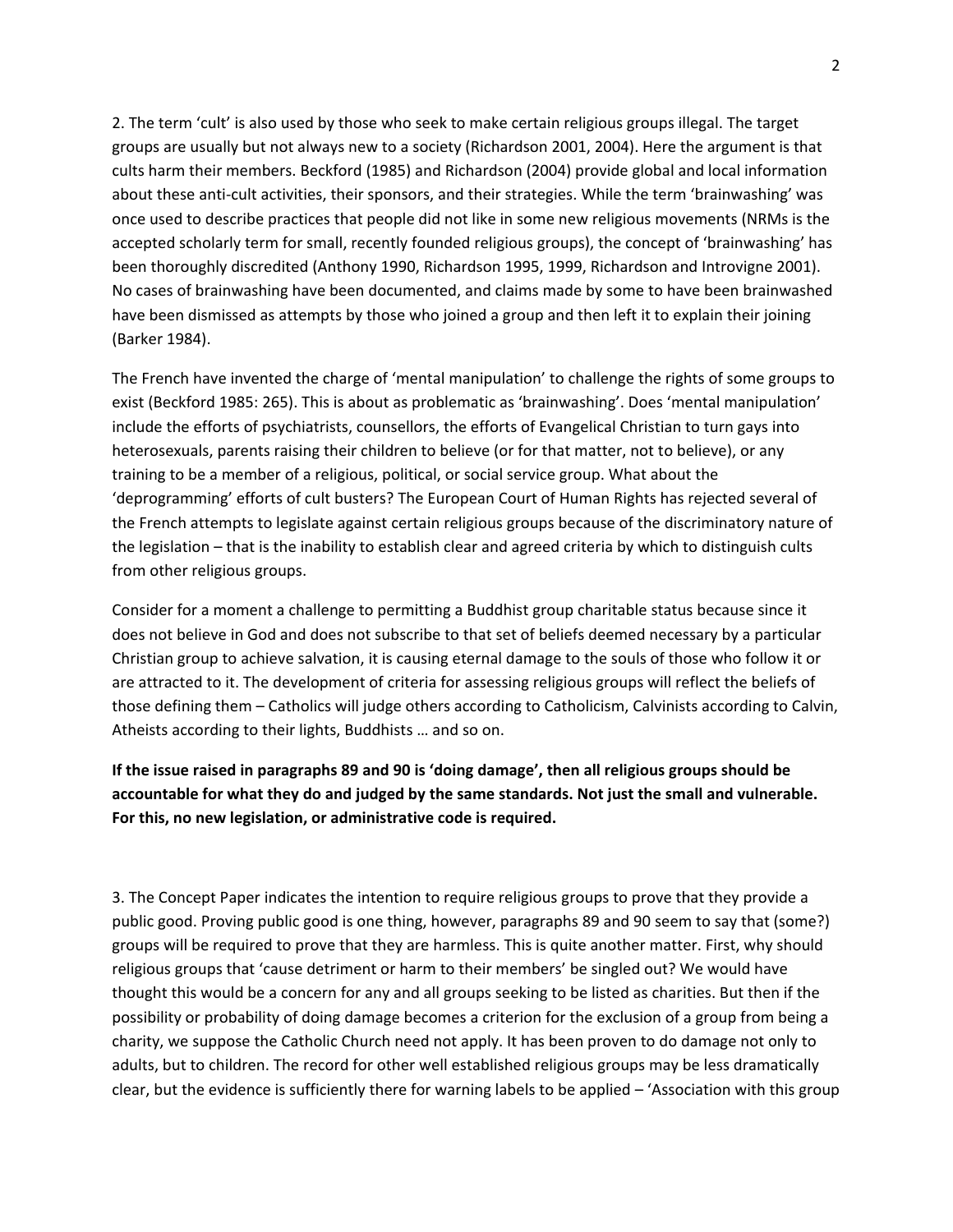may be injurious to your health, sense of well-being and self-respect'. But of course that is an unthinkable thought, even in the face of court tested evidence. Why? Because the Catholic Church is a popularly 'accepted' faith in Australia whereas some of the targets of those who would exclude them are small, more recently established and do not yet enjoy popular support. They do in Australia however have the legal status of a 'religion' so long as they meet the criteria set down by the High Court. As such, although small and vulnerable to attack, they should enjoy the same rights to freedom of religion and belief as other larger and better known if not perfect groups.

Second, should harm be proven in one or more cases, as it has for several well known religious groups in Australia and overseas, again the Catholic Church being most notable here, on what criteria will exclusion from the list of 'charities'' be made? One offence proven in a court of law? The way paragraphs 89 and 90 are worded there is no distinction made between abuses perpetrated by an individual and abuses perpetrated by an organisation, yet it suggests that entire religions can be characterised as abusive. How so? On what evidence? By what criteria?

**There is no independent standard for judging among religions. There are laws already in place to bring abusive persons and groups into line.** The attempt to define 'religious abuse', or 'mental manipulation' as bases for the exclusion of 'charitable status' is doomed to failure and the process of attempting to do so may well do much damage. The costs of living in an open and religiously diverse society are much preferred to those of closed and repressive ones.

**In short the wording of paragraphs 89 and 90 is such as to make vulnerable some small and unpopular groups while not providing the criteria required to make the judgements implied. Paragraphs 89 and 90 should be dropped as unhelpful. They are unnecessary because if 'harm' is to be an exclusionary clause in the definition of 'Charity', a general rule is required about what kinds of illegal actions, harms, or abuses might lead to loss of Charitable status for ANY group, religious or otherwise.**

## REFERENCES:

- Anthony, Dick 1990 'Religious Movements and Brainwashing Litigation: Evaluating Key Testimonay' pp 295-344 in T Robbins and D Anthony (eds) *In Gods We Trust.* New Brunswick NJ: Transaction Books.
- Barker, Eileen 1984 *The Making of a Moonie: Brainwashing or Choice?* Oxford: Blackwell.
- Beckford, James 1985 *Cult Controversies: The Societal Response to the New Religious Movements.*  Tavistock: London.
- Clarke, Peter 2009 *The Oxford Handbook of the Sociology of Religion.* Oxford: Oxford University Press.
- Dillon, Jane and James Richardson 1994 'the "Cult" concept: a Politics of Representation Analysis', *SYZGY:Journal of Alternative Religion and Culture.* 3:185-98.
- Hume, Lynne 'A reappraisal of the term "Cult" and Consideration of "Danger Markers" in Charismatic Religious Groups', *Colloquium*28:35-52.